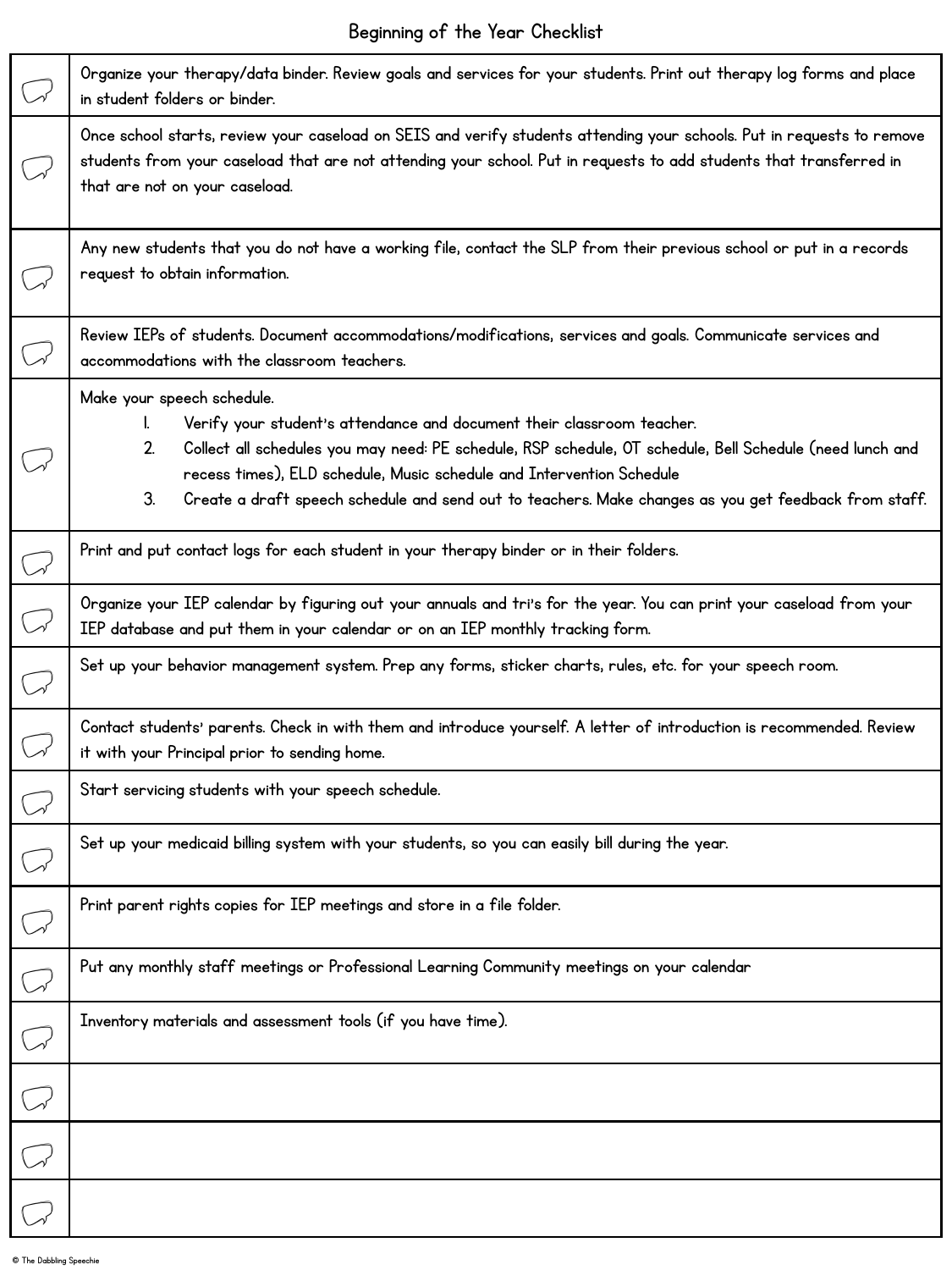| $\sqrt{ }$   |  |
|--------------|--|
| $\bigcirc$   |  |
| $\bigcirc$   |  |
| $\bigcirc$   |  |
| $\bigcirc$   |  |
| $\bigcirc$   |  |
| $\bigcirc$   |  |
| $\bigcirc$   |  |
| $\bigcirc$   |  |
| $\bigcirc$   |  |
| $\mathbb{C}$ |  |
| $\mathbb{C}$ |  |
| $\sqrt{ }$   |  |
| $\mathbb{C}$ |  |
| $\mathbb{C}$ |  |
| $\bigcup$    |  |
| $\sqrt{ }$   |  |
| $\sqrt{ }$   |  |
| $\mathbb{C}$ |  |
| $\mathbb{C}$ |  |
| $\mathbb{C}$ |  |
| $\mathbb{C}$ |  |

L